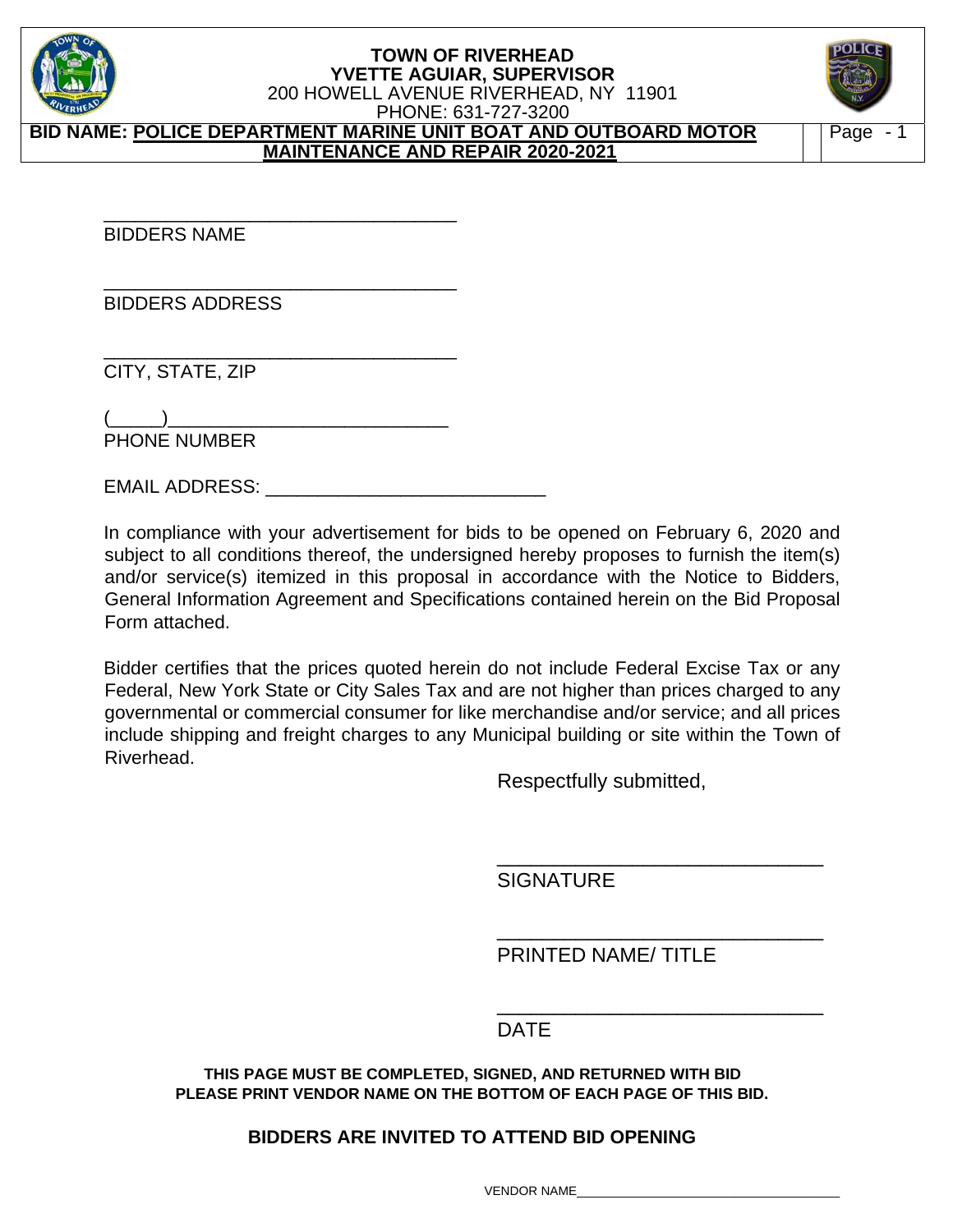

#### **TOWN OF RIVERHEAD YVETTE AGUIAR, SUPERVISOR**  200 HOWELL AVENUE RIVERHEAD, NY 11901 PHONE: 631-727-3200 **BID NAME: POLICE DEPARTMENT MARINE UNIT BOAT AND OUTBOARD MOTOR MAINTENANCE AND REPAIR 2020-2021**



# **TOWN OF RIVERHEAD**

NOTICE TO BIDDERS

### Sealed bids for **POLICE DEPARTMENT MARINE UNIT BOAT AND OUTBOARD MOTOR MAINTENANCE AND REPAIR 2020-2021** will be received by the Town Clerk of the Town of Riverhead at Town Hall, 200 Howell Avenue, Riverhead, New York, 11901, until **11:00 a.m. on February 6, 2020,** at which time all bids will be publicly read aloud.

Specifications and guidelines for submission of bids are available on the Town website at www.townofriverheadny.gov click on "Bid Requests", beginning **January 30, 2020**.

All bids must be submitted on the bid form provided. Any and all exceptions to the Specifications must be listed on a separate sheet of paper, bearing the designation "**EXCEPTIONS TO THE SPECIFICATIONS**" and be attached to the bid form.

All bids must be submitted to the Town Clerk's Office, at the address stated above, in a sealed envelope clearly marked **POLICE DEPARTMENT MARINE UNIT BOAT AND OUTBOARD MOTOR MAINTENANCE AND REPAIR 2020-2021**. Bid proposals must **be received by the Office of the Town Clerk by no later than 11:00 am on February 6, 2020.** 

Please take notice that the Town Board reserves the right to reject in whole or in part any or all bids, waive any informality in the bids, and accept the bid which is deemed most favorable in the interest of the Town of Riverhead. The Town Board will use its discretion to make judgmental determination as to its best estimate of the lowest bidder. Note: Bid responses must be delivered to the Office of the Town Clerk at the address above. The Town may decline to accept, deem untimely, and/or reject any bid response/proposal that is not delivered to the Office of the Town Clerk.

> BY ORDER OF THE TOWN BOARD OF THE TOWN OF RIVERHEAD

> > Diane M. Wilhelm, Town Clerk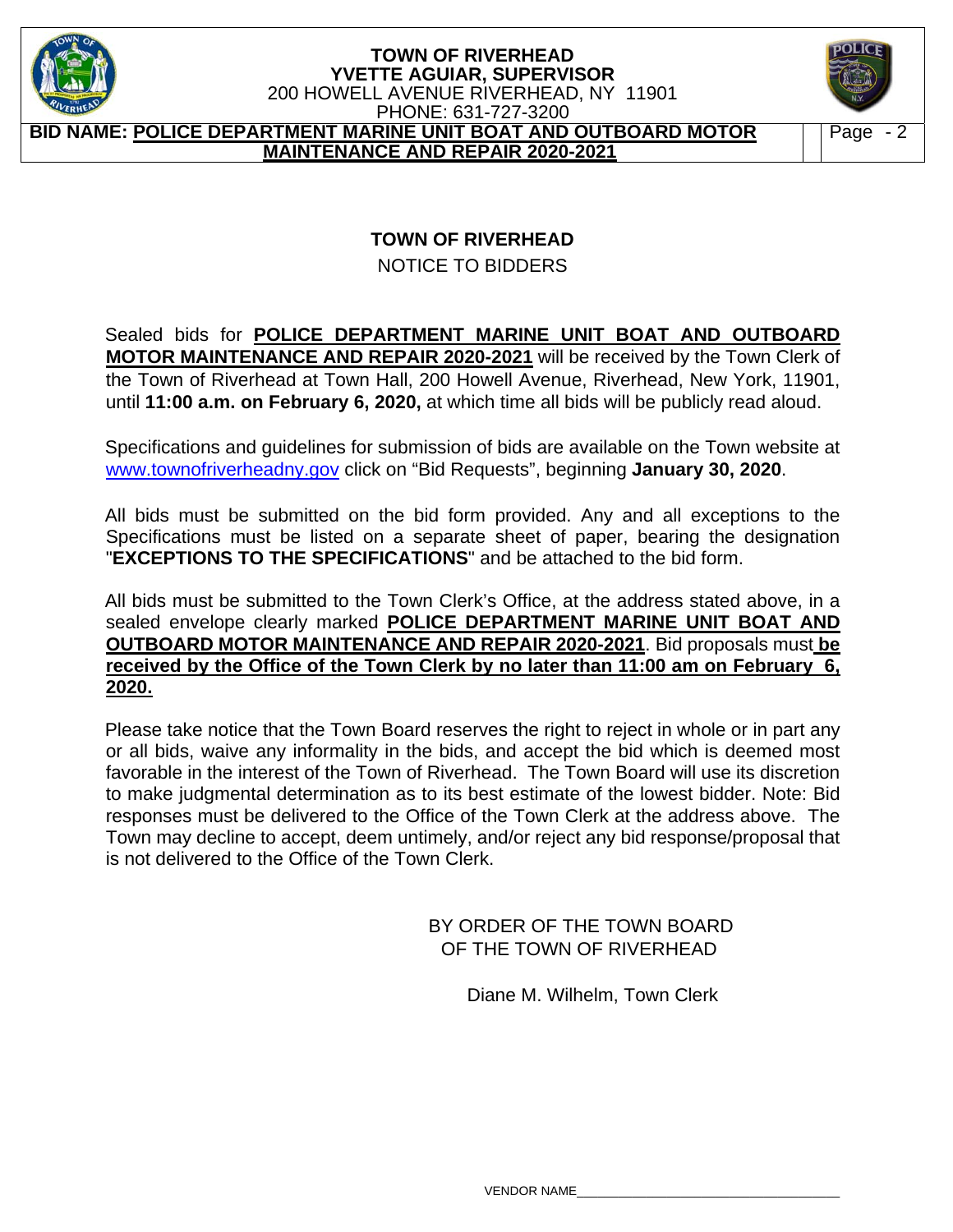

#### **TOWN OF RIVERHEAD YVETTE AGUIAR, SUPERVISOR**  200 HOWELL AVENUE RIVERHEAD, NY 11901 PHONE: 631-727-3200 **BID NAME: POLICE DEPARTMENT MARINE UNIT BOAT AND OUTBOARD MOTOR**

**MAINTENANCE AND REPAIR 2020-2021** 



## GENERAL SPECIFICATIONS

Any questions or clarification to the bid specifications or technical specifications must be submitted in writing to the Purchasing Agent at 200 Howell Ave., Riverhead, NY 11901 or by email to: baldinucci@townofriverheadny.gov prior to the bid opening**.** Such questions must be in the possession of the Purchasing Agent at least 72 hours prior to the bid opening**. Verbal questions will not be entertained.** 

## 1. SCOPE

The Town of Riverhead Police Department (herein after also referred to as "Police Department and/or PD") is seeking qualified, experienced and licensed individuals/entities to provide boat and outboard motor maintenance and repair for the boats in the Police Department Marine Unit, in accordance with the terms, conditions, and specifications contained in this bid solicitation.

## BID SPECIFICATIONS

- 2. The bidder/vendor shall have maintenance and repair serve available Monday through Friday during normal business hours (8 hours minimum per day). The vendor shall make every effort to provide prompt emergency service after normal working hours when requested by the Town Marine Unit. It is desired that the vendor's facility be located within an approximate 30 mile radius of the Town of Riverhead Police Department at 200 Howell Avenue, Riverhead, NY. The Vendor shall provide to the Town an emergency call out list of persons and numbers to contact when emergency service is needed after hours.
- 3. It is preferred that the vendor use trained personnel directly employed and supervised by vendor. All vendor's employees shall be fully qualified to keep the boats, motors and related equipment properly maintained and they shall use all reasonable care to maintain such in a proper operating condition at all times.
- 4. Where replacement parts are needed, the vendor shall use OEM parts or parts that are fully equal in quality to the original parts. The Police Department reserves the right, if it deems necessary, to purchase replacement parts and equipment according to Town's procurement policy or "piggyback" provisions set forth in General Municipal Law. Vendor agrees to install and maintain such parts and equipment. Vendor can either replace or repair parts or equipment that fail during the warranty period stated in the vendor's bid. Vendor must have Police Department approval prior to engaging in any repair work.
- 5. The Police Department reserves the right to add or delete vessels to be serviced during the contract period. Any added vessel will be located with the Riverhead area.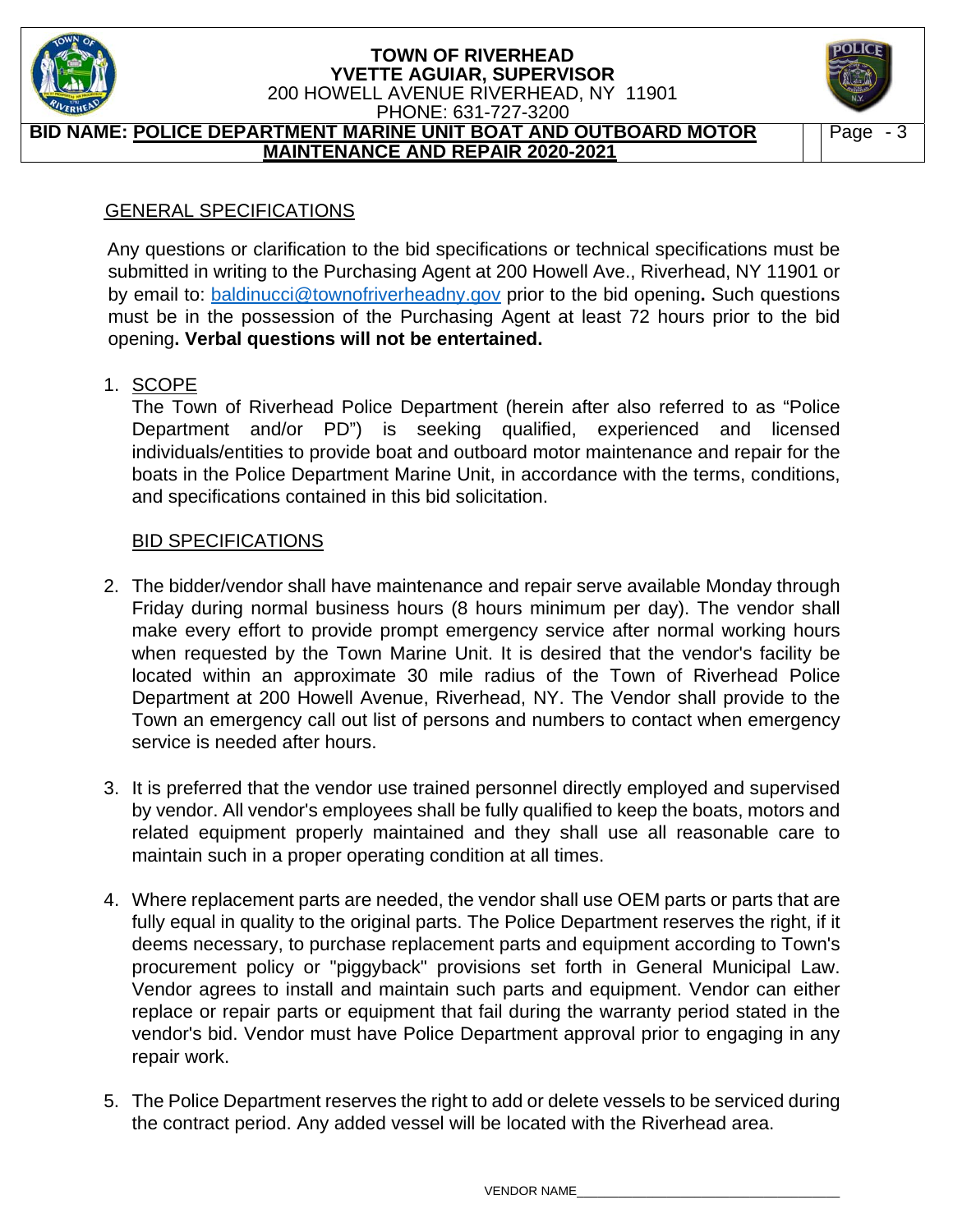

#### **TOWN OF RIVERHEAD YVETTE AGUIAR, SUPERVISOR**  200 HOWELL AVENUE RIVERHEAD, NY 11901 PHONE: 631-727-3200 **BID NAME: POLICE DEPARTMENT MARINE UNIT BOAT AND OUTBOARD MOTOR**

**MAINTENANCE AND REPAIR 2020-2021** 



## WORK LOCATIONS

- 6. The boats/motors are currently located within the Town of Riverhead. All work shall be done where the boats/motors are physically located unless prior Police Department approval is given to remove them to another location for more efficient accomplishment of the work. If the work is accomplished at other than these locations, there will be no additional cost to the Police Department, and the vendor shall be held fully responsible for the care and safety of the boat or motor under his care, custody and control. There shall be no cost to the Police Department for travel time to and from work locations.
- 7. Current Inventory of Town of Riverhead Police Department Marine Unit as listed below:
	- 1) 2000 Ambar AM 7000 23 foot Rescue Boat w/twin 150 hp Mercury engines.
	- 2) 1993 Maritime 17 foot Skiff w/50 hp engine with trailer.
	- 3) 1987 Grumman 12 ft. aluminum boat with 4 hp engine.
	- 4) 1980 Starcraft 16 ft. Aluminum boat w/35 hp engine.
	- 5) 2009 Parker 2520 XLD 25 ft. Sport Cabin Twin 200 Yamaha engines.
	- 6) 2011 North Coast 23 ft. Pump-Kleen Pump out Boat w/200 hp Mercury engine.
	- 7) 2017 North Coast 23 ft. Pump-Kleen Pump out boat w/200 hp Mercury engine.

## REPAIRS

The repairs required by the Police Department under this contract will normally be electrical and/or mechanical in nature. Such work shall be charged at the appropriate hourly rate or at the fixed rate for those items as listed in this bid.

The vendor shall respond within 2 business days for routine repairs. All repair work shall be completed in an expedited manor. An estimate is required for ALL repairs exceeding \$1,000.00. If the vendor has unforeseen delays, the Town Police Department shall be advised immediately. Upon completion of the vessel shall be cleaned appropriately.

## Emergency Repairs

Emergency requests for impaired or inoperable boats that require service in less than the minimum response time of days must be acknowledged/addressed within at least two (2) hours of the time of notification by the Police Department or contact person listed in these specifications. The vendor shall dispatch a service repair technician to the location no later than four hours of the time of the initial notification to assess all damages and provide a detailed report. The report shall include, but not be limited to, an itemized cost breakdown for electrical or mechanical related failures and an estimate indicating the length of time to complete repairs to return the boat to full operation.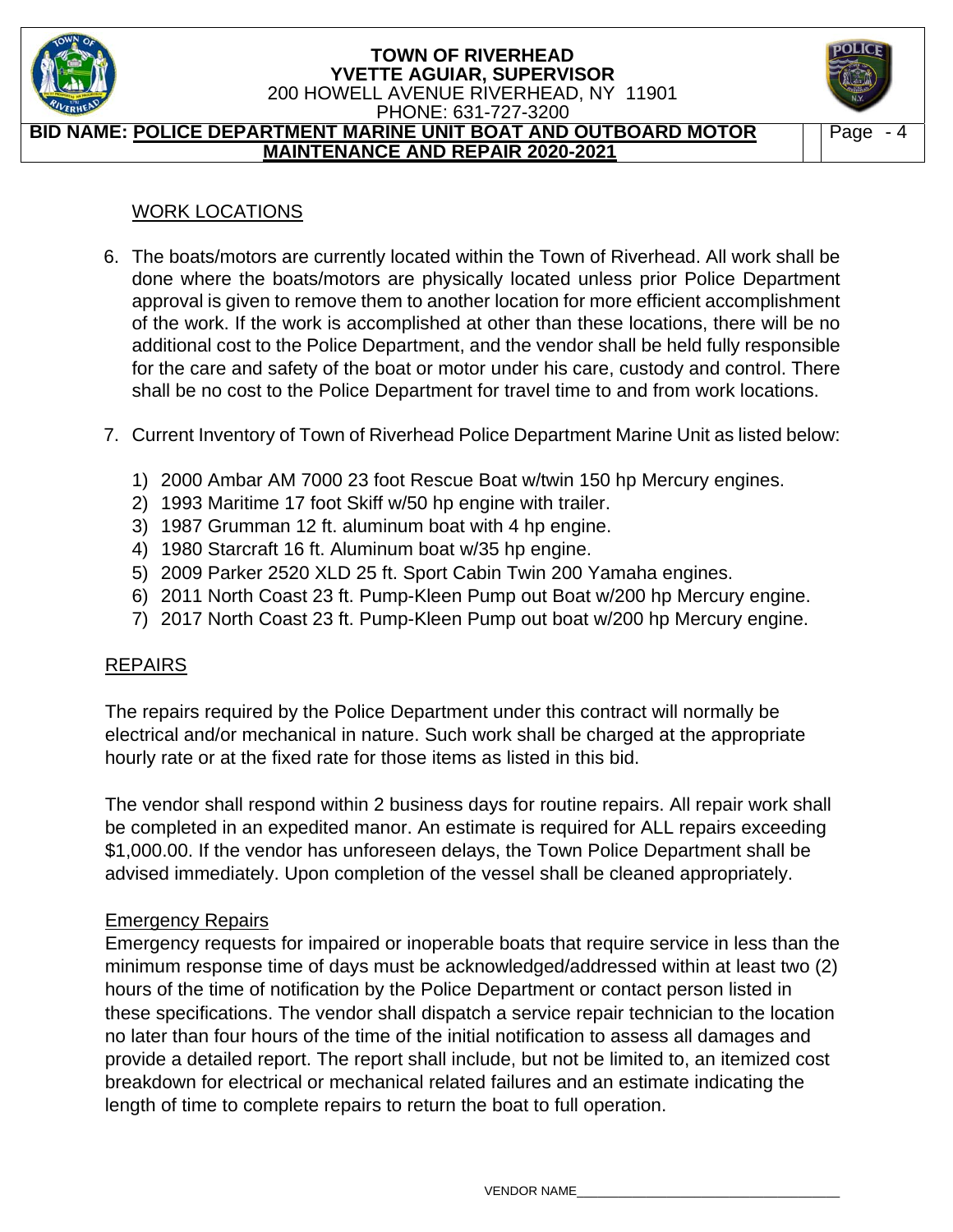

**BID NAME: POLICE DEPARTMENT MARINE UNIT BOAT AND OUTBOARD MOTOR MAINTENANCE AND REPAIR 2020-2021** 

Page - 5

## Hourly Labor Rate (Engine and Drive Work)

The hours charged for engine and drive work shall be the hours as listed in the current engine manufacturer flat rate manual. A copy of the manufacturer flat rate manual shall be provided to each listed department's liaison upon award of bid. The Police Department shall be charged a flat rate based upon multiplying the hourly rate bid by the number of hours listed for each operation. If the operation requires removing broken or corroded screws, or if the vendor feel that the particular operation requires work in excess of the hours listed, or if the vendor requires additional time to secure parts or supplies, he may request additional time to complete the operation. However, if the Police Department determines that the vendor's request is excessive, the Police Department reserves the right to bid that work to other vendors and awarded to the lowest responsible and responsible bidder. This does not included Fixed Job Rate items for with the cost for labor shall be included in the total price quoted for the job.

### Hourly Labor Rate (Fiberglass Repairs)

The vendor shall provide an hourly labor rate for structural and cosmetic repairs to the fiberglass boats including all necessary equipment. Material necessary for repairs may be separately charged as provided for in these bid specifications.

## Parts, Materials, and Equipment

The vendor shall add a cost plus percentage to their invoice cost for purchase parts, material and equipment needed to operate, maintain and repair the boats, motors and related equipment. The vendor shall be responsible for purchasing these items at the lowest possible cost consistent with the Police Department's need for boats in service.

## Fixed Job Rates

Fixed Job Rates-The PD wishes to have the following list of jobs charged to the Police Department at a fixed/flat labor rate or fixed/flat cost per foot. Vendor shall furnish all labor and equipment to perform these jobs. Such jobs are considered standard. Any replacement parts required for these services shall be agreed upon by the PD and billed separately in accordance with the specifications herein. In the event that the vendor, after examining the job, feels that it requires work in excess of standard, he may request that the job be paid on actual hours spent. The PD may allow the vendor to charge actual hours if PD agrees that the particular job will, because of its complexity, exceed normal hours.

## 50/100/300 Hour Motor Service

Perform service on motors that have reached 20-40 hours on initial break-in, then at 100 and 300 hour intervals of operation afterward in accordance with manufacturer's recommendations for this service. The proposer shall list, as part of their submittal requirements, the specific service and parts included in the 100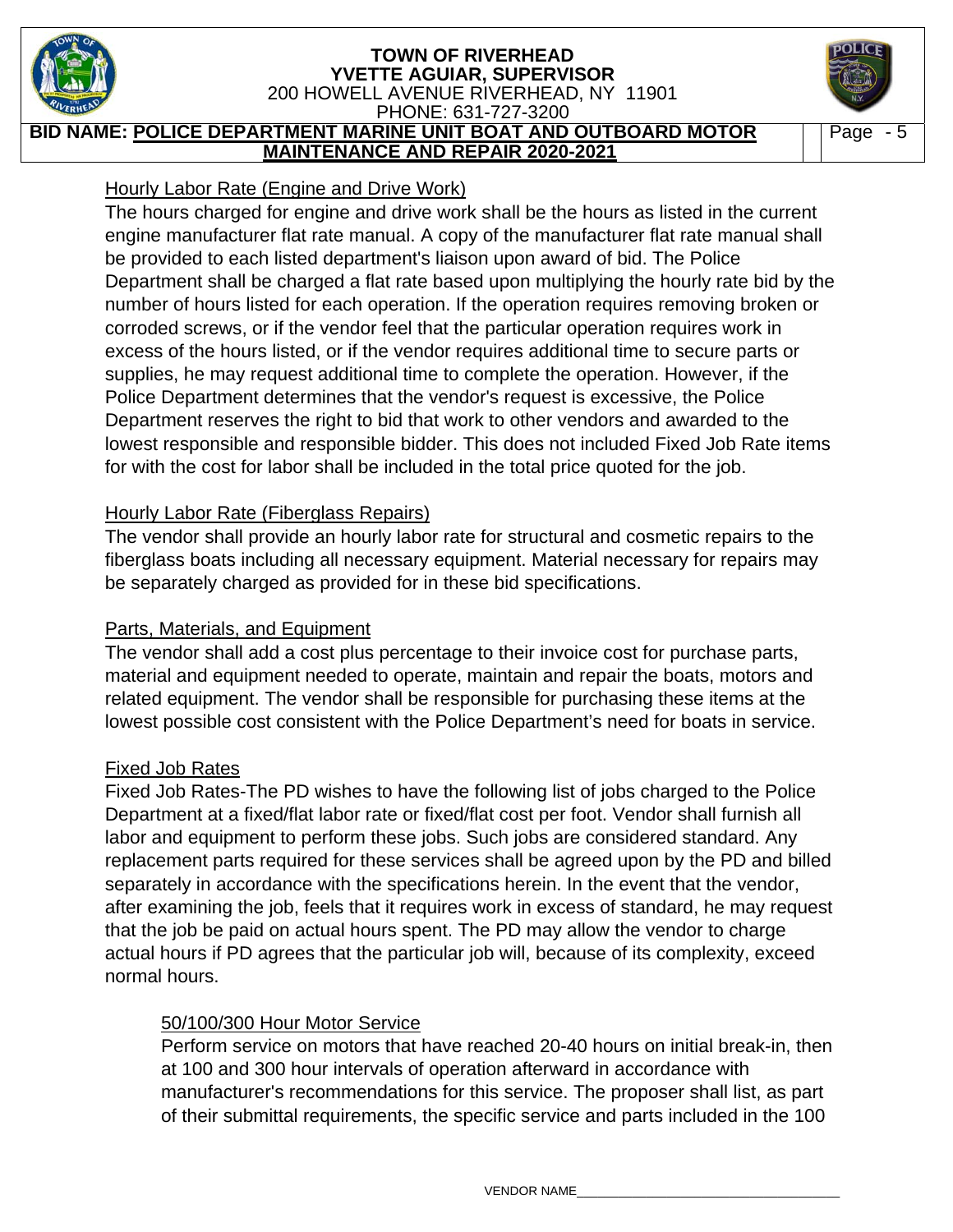

PHONE: 631-727-3200

**AME: POLICE DEPARTMENT MARINE UNIT BOAT AND OUTBOARD MOTOR MAINTENANCE AND REPAIR 2020-2021** 



as well as the 300 hour service as recommended by the manufacturer.

Services include a minimum of:

- 1. Fuel and oil system components; inspect and repair leaks
- 2. Air silencer; clear and inspect
- 3. Thermostat; inspect and verify operation
- 4. Power trim/trim fluid; inspect fluid level
- 5. Engine to transom mounting hardware; re-torque (40 foot pounds)
- 6. Electrical and ignition wires and connections; inspect
- 7. Gear case; lubricant, replace
- 8. Powerhead synchronization and linkage; inspect
- 9. Access EMM information; resolve and service codes
- 10. Fuel, oil filters & fuel water separator filters; replace
- 11. Propeller shaft splines; inspect and lubricate
- 12. Stater pinion shaft; inspect and lubricate
- 13. Exhaust back pressure nipple; decarbonize
- 14. Replace spark plugs
- 15. Driveshaft splines; inspect and lubricate
- 16. Water pump; inspect and replace

## 8. SPECIAL REQUIREMENTS

- 8.1 All engines and associated equipment must be serviced and repaired by an authorized NYS repair/service shop. Copy of NYS License to be submitted with bid.
- 8.2 Repairs to Police boats will be a priority and will be repaired as timely as possible.
- 8.3 Emergency repairs shall be responded to anywhere in the Town of Riverhead in a timely manner. This includes emergency call outs after regular business hours.
- 8.4 All repairs and maintenance to boats shall be done on site or at a location easily accessible to the Police Marine unit. Alternate repair facilities must have adequate dock space to allow for the appropriate mooring of the vessel during the repairs. Alternate repair facilities shall also have the ability to pull the vessel and block it for repairs, as necessary. No additional mooring charges or land storage charges may be applied for repairs. The PD will determine the costs to transport PD vessels to any proposed alternate repair facility and these costs will be used in the overall evaluation of the bids, to determine the lowest responsible bidder. In the case outboard motors, the vendors shall be authorized to remove them and complete repairs at their shop if required.
- 8.5 Vendors shall not be authorized any mileage or pick up and drop off charges. All fees must be included in labor and parts rates.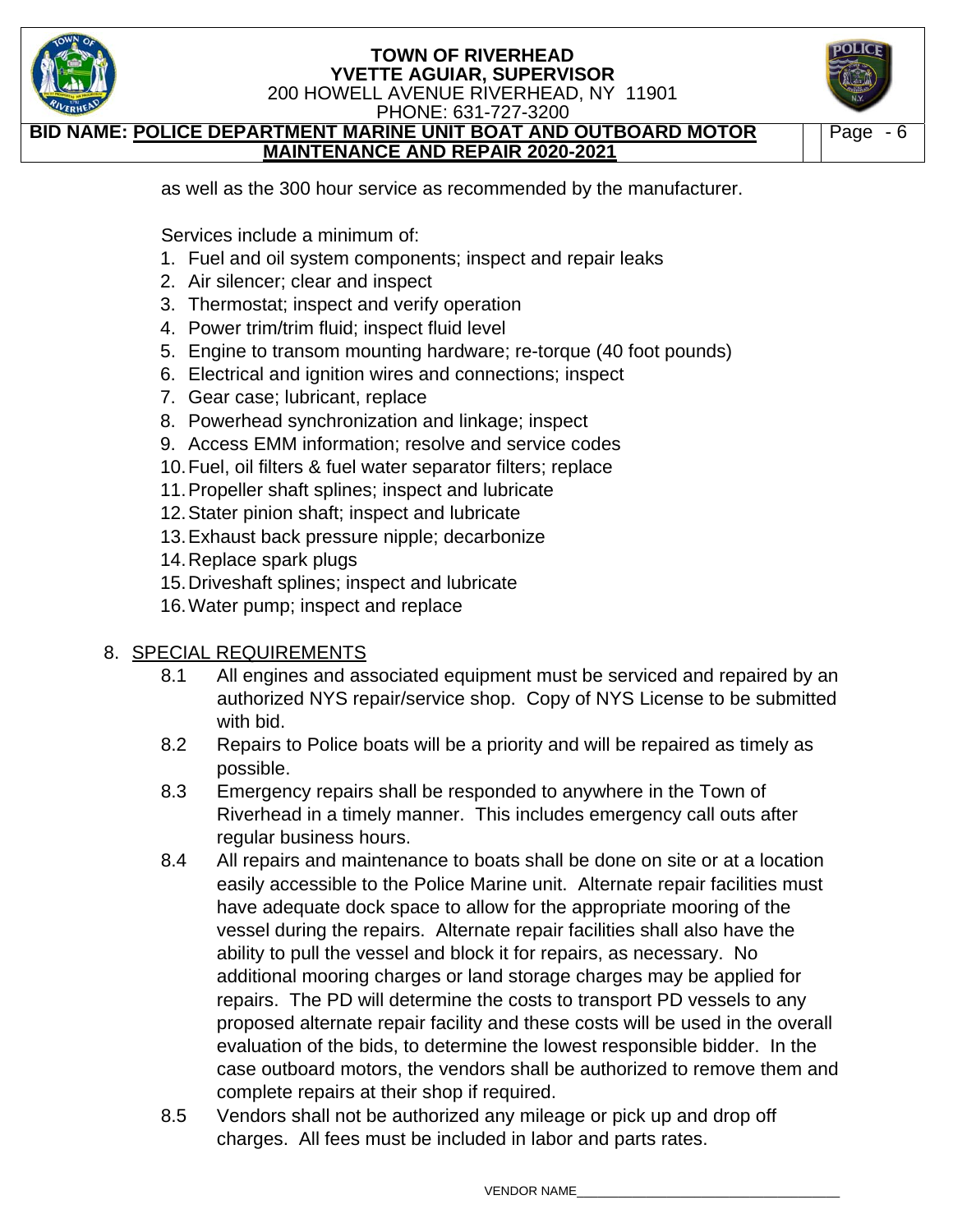



 PHONE: 631-727-3200 **BID NAME: POLICE DEPARTMENT MARINE UNIT BOAT AND OUTBOARD MOTOR MAINTENANCE AND REPAIR 2020-2021** 

- Page 7
- 8.6 The vendor shall be required to use OEM parts on all repairs unless authorized by the Town of Riverhead Police Department to use alternate parts.
- 8.7 Vendors shall be required to provide proof of cost on any parts utilized per Section 9.5 and 9.6 of this bid document.
- 8.8 The PD reserves the right to purchase engines, parts or other equipment directly and require the vendor awarded this contract to install such equipment using the labor rates provided in this bid.

# 9. GENERAL REQUIREMENTS

- 9.1 Vendor shall supply all labor, equipment and materials necessary to perform vessel maintenance unless otherwise specified.
- 9.2 Vendor shall supply all labor, equipment, and material necessary to provide routine maintenance and repairs and annual services to include washing and painting of boat bottoms.
- 9.3 Parts shall be ordered on an as needed basis.
- 9.4 All parts shall be OEM parts unless otherwise authorized by a Police Department representative.
- 9.5 OEM replacement parts and materials necessary to the job will be billed at contractor's certified cost plus 15%. Certified cost will be the actual amount paid to the supplier and must be documented by the submission of a copy of the supplier's invoice along with the contractor's invoice. Items under \$50 may be grouped together as "Miscellaneous Materials" and included in one total on the invoice.
- 9.6 Non-OEM replacement parts and materials necessary to the job will be billed at contractor's certified cost plus 15%. Certified cost will be the actual amount paid to the supplier and must be documented by the submission of a copy of the supplier's invoice along with the contractor's invoice. Items under \$50 may be grouped together as "Miscellaneous Materials" and included in one total on the invoice.
- 9.7 Vendor shall be responsible and liable for damage to Town of Riverhead vessels or property caused by the fault and/or negligence of the vendor.
- 9.8 Vendor shall comply with Environmental Protection Agency (EPA) guidelines for the disposal of hazardous material.
- 9.9 All maintenance performed will be in accordance with manufacturer's requirements.
- 9.10 No travel charges (hauling, blocking, etc.) are authorized in the execution of this contract. No line-item for such may appear on any contractor's invoice.
- 9.11 All services and repairs must meet with the approval of the authorized Police Department's representative.
- 9.12 The PD reserves the right to inspect the bidder's facilities, equipment, personnel and organization at any time to or to take any other action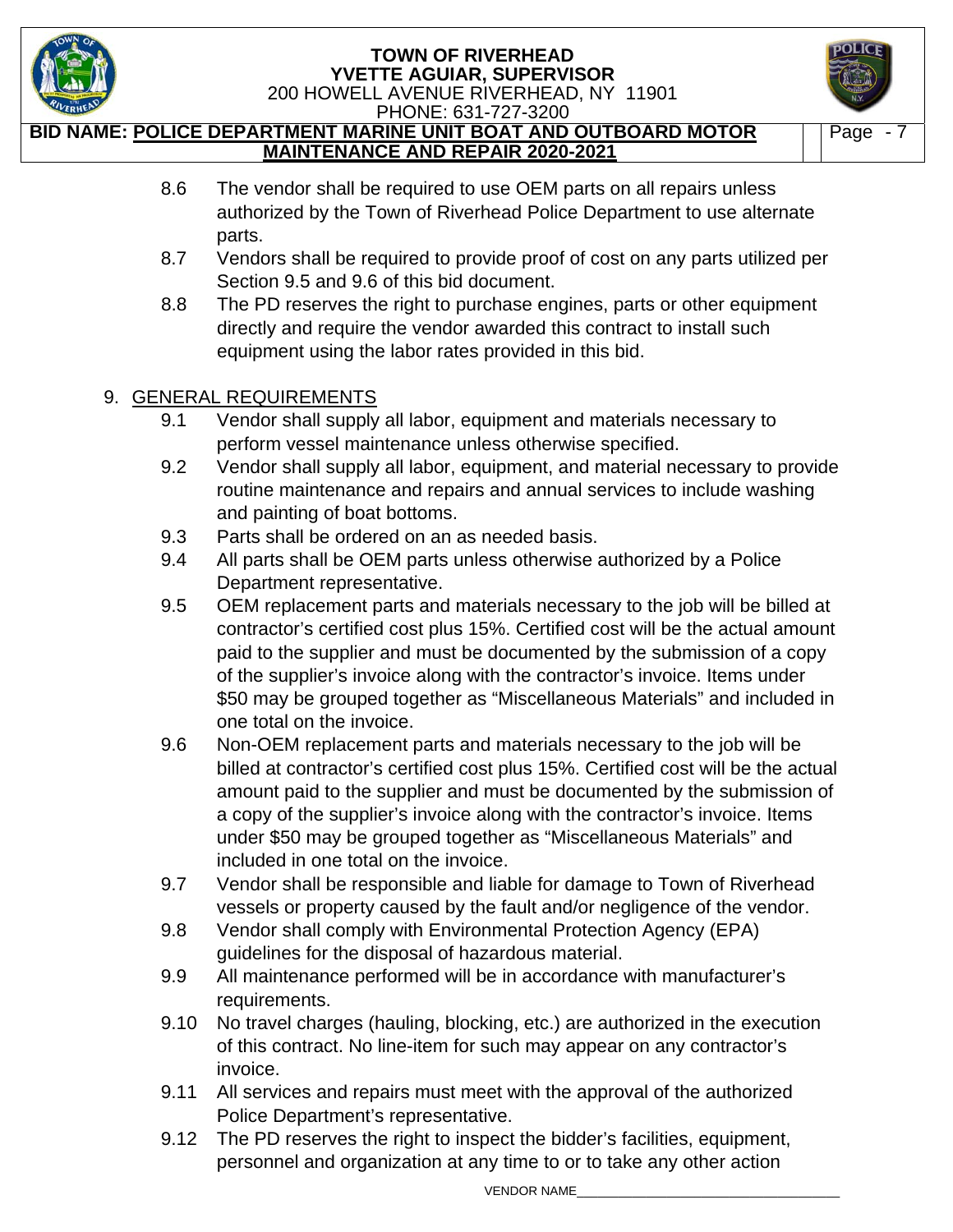



PHONE: 631-727-3200

**BID NAME: POLICE DEPARTMENT MARINE UNIT BOAT AND OUTBOARD MOTOR MAINTENANCE AND REPAIR 2020-2021** 

Page - 8

necessary to determine the bidder's ability to perform. The PD reserves the right to reject bids where evidence or evaluation is determined to indicate inability to perform.

- 9.13 To be eligible to respond to this bid the vendor should demonstrate that they have successfully completed services similar to those specified in the Scope Specifications and routinely engaged in performing such services and are properly and legally licensed (if required) to perform such work.
- 9.14 Vendor must be able to begin work on vessels within 24 hours of contact by the Town of Riverhead Police Department.
- 9.15 Successful bidder must be able to respond to valid emergency requests within 2 hours.
- 9.16 All repair work must be guaranteed for 90 days.
- 9.17 Bidder shall provide the names and addresses of three references nearest the Town of Riverhead providing the type of maintenance specified in the bid package.
- 9.18 The estimated labor hours and quantities listed are estimates only and may be more or less depending on the needs of the Town of Riverhead Police Department.
- 9.19 Successful bidder will be required to provide a telephone number for emergency requirements.

## 10. PAYMENT REQUIREMENTS

- 10.1 The Town of Riverhead Police Department will issue purchase orders for all repair work. The successful bidder must not undertake any repair or installation without getting signed authorization from authorized Police Department personnel first.
- 10.2 INVOICES the successful bidder shall be paid for each repair authorized by the Town of Riverhead Police Department upon submission of properly executed invoices. Invoices shall be submitted according to the requirements listed below:
- 10.2.1 Labor Charges the invoice must list specifically the number of man hours worked. The contractor's labor charges must correspond to the rates, submitted with their bid. The bidder agrees and hereby certifies that all labor contained in the bid's invoices shall be only those that were required and necessary to complete the required repair work.
- 10.2.2 Material Costs the invoice must list specifically all parts that the contractor has purchased from other sources and the cost to him for each. The Town of Riverhead requires verification of these costs. Certified costs will be the actual amount paid to the supplier and must be documented by the submission of a copy of the supplier's invoice along with the contractor's invoice. Items under \$50 may be grouped together as "Miscellaneous Materials" and included in one total on the invoice. By submitting a bid, the bidder agrees and certifies that all parts and materials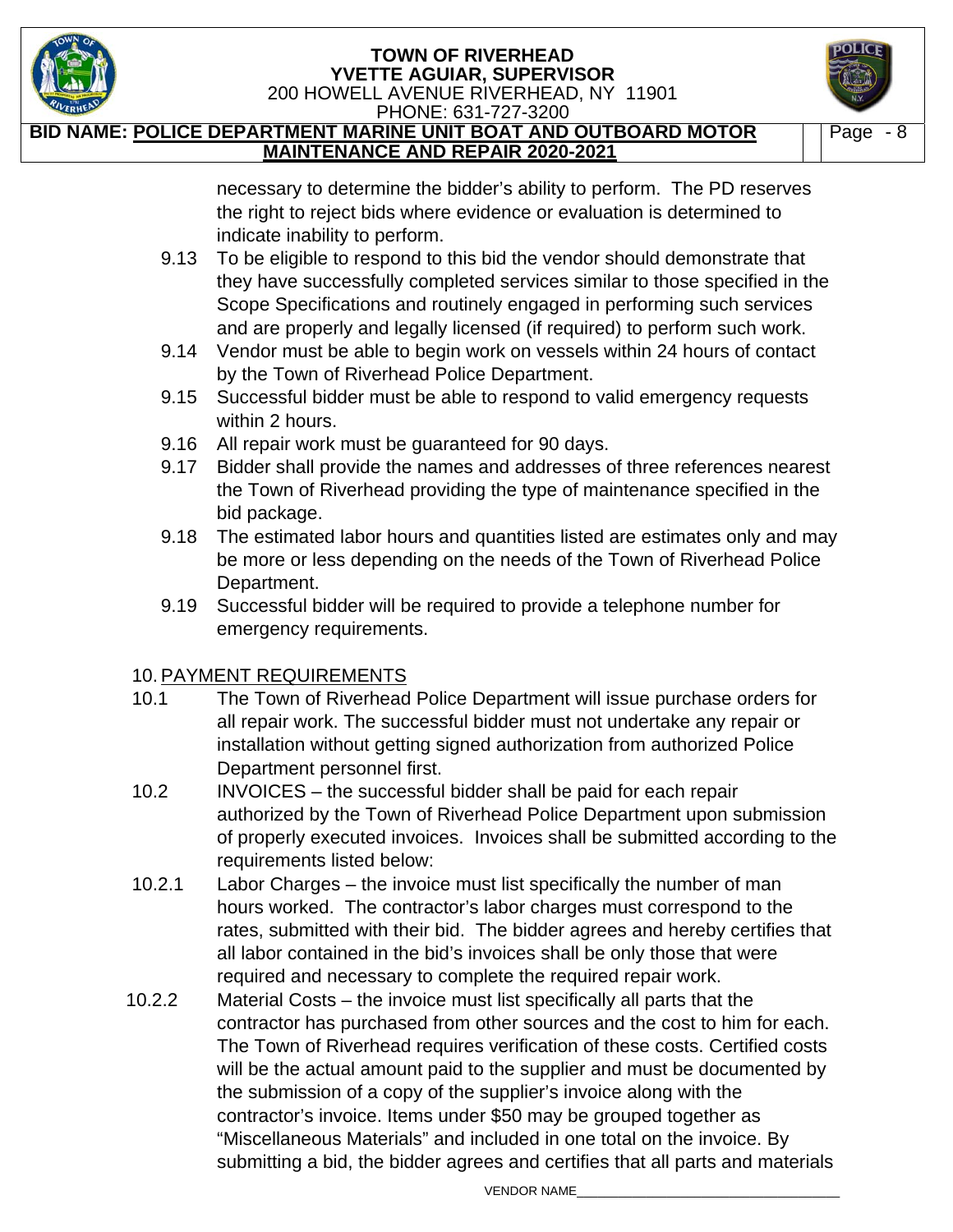

 PHONE: 631-727-3200 **BID NAME: POLICE DEPARTMENT MARINE UNIT BOAT AND OUTBOARD MOTOR MAINTENANCE AND REPAIR 2020-2021** 



which he purchases shall be at the lowest price available at the time considering the prevailing conditions and circumstances for which it is required that the purchase be made. All parts must be new and of first quality.

- 10.2.3 Markup The contractor shall add a fixed percentage of 15% for replacement parts and materials necessary to the job.
- 10.2.4 Additional Items if a contractor expects to incur any additional costs not specified in the above paragraphs, he must submit a list of these items and corresponding charges or schedule with his bid. No other costs except those placed in the bid proposal at the time the bid is submitted shall be evaluated, considered or deemed acceptable charges by the Town of Riverhead Police Department.
- 10.2.5 The invoices shall certify that all maintenance requirements specified in the bid have been performed.
- 10.2.6 The purchase order number must be listed on all invoices submitted for payment.
- 10.2.7 Detailed descriptions of all repair work must accompany all invoices including the identification of the specific boat.

## 11. QUALITY

 11.1 All parts shall be of the best quality and the right is reserved by the Police Department to reject parts if deemed to be unacceptable.

## 12. PRICE

 12.1 All prospective proposals must submit prices as requested on the attached proposal page.

# 13. AWARD

13.1 Award will be made to the lowest responsive and responsible bidder.

All things not expressly mentioned in these Specifications, but involved in carrying out their intent are required by these Specifications; and the vendor shall perform the same as though they were specifically mentioned, described and delineated.

# COMPLIANCE WITH RULES AND REGULATIONS

The unit and associated equipment furnished shall comply with all provisions which would be applicable, if the Town of Riverhead were a private corporation of Federal and State of New York Laws, Ordinances, Codes, Rules, Regulations, Orders, Permits and Licenses and with fire underwriters requirement, except that where the weight and dimensions requirements set forth herein exceed such provisions, these Specifications shall control.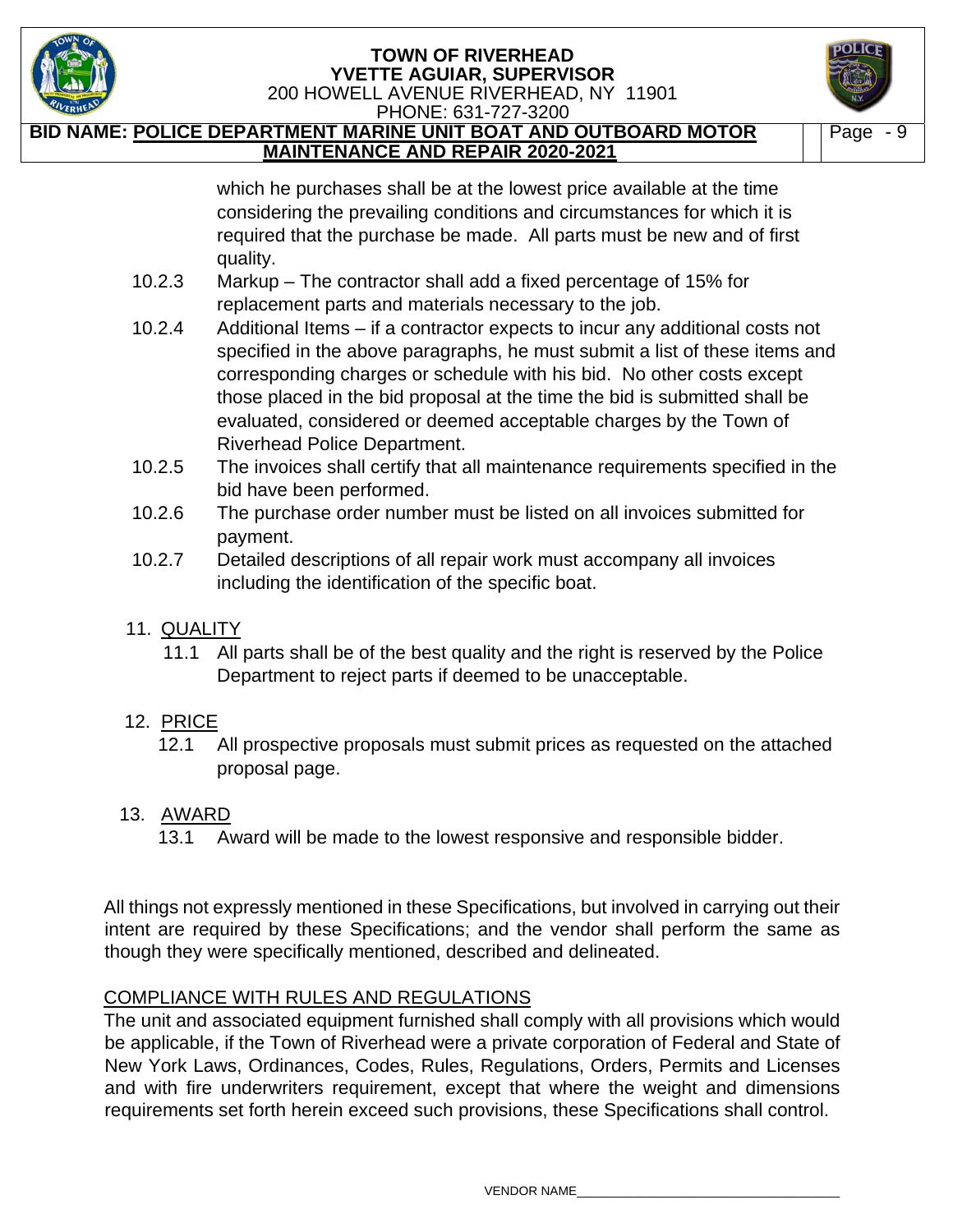

**BID NAME: POLICE DEPARTMENT MARINE UNIT BOAT AND OUTBOARD MOTOR** 





#### DEVIATION

Minor deviations from the provisions of these Specifications will be considered to permit manufacturers to follow their standard manufacturing process.

Such deviations will be approved, however, only in the sole discretion of the Town of Riverhead Police Department and only if in its opinion they do not adversely affect the operation, maintenance, strength, efficiency, effectiveness, or life of the unit or any of its parts.

All proposed minor deviations, with full details, must be listed on a separate Detail Sheet, which must be attached to and made part of this bid.

The Town of Riverhead reserves the absolute right in its sole discretion to accept that bid, if any, which under all circumstances will best serve the public interest.

### DETERMINATION & EVALUATION OF BIDS

The Town of Riverhead shall consider price, quality, delivery terms and conditions, bidder experience, reputation and past performance (i.e. history of poor quality of repairs, returns due to quality, delivery errors…)

The following can only be considered only upon agreement to extend this contract.

A request to substitute a new price when an extension is requested will be considered only if submitted to the Police Department in writing. The Police Department may, after consideration, accept the new price as a basis for modification of the contract. However, if the Police Department does not consider the new price fair, reasonable, and in the Town's interest, the contract may not be extended.

#### CONTRACT PERIOD

The Contract Period shall be effective for one year from date of award with the right to extend for an additional one year period or any such lesser amount as mutually agreed upon by and between the Town and the Vendor subject to identical terms and conditions.

#### RESERVATIONS

The mention in the specifications of any unit, component, or equipment by brand name and/or model is meant to convey to the potential bidder the type and quality of the product required and desired by the Police Department. Any unit, component, or equipment which is of equal type and quality may be considered as such and may be acceptable to the Police Department, upon agreement by the Police Department to that fact. The decision of the Police Department, however, in such a circumstance is final.

Furthermore, the Town of Riverhead reserves the right and responsibility to reject any or all bids if they believe such action to be in the best interest of the town.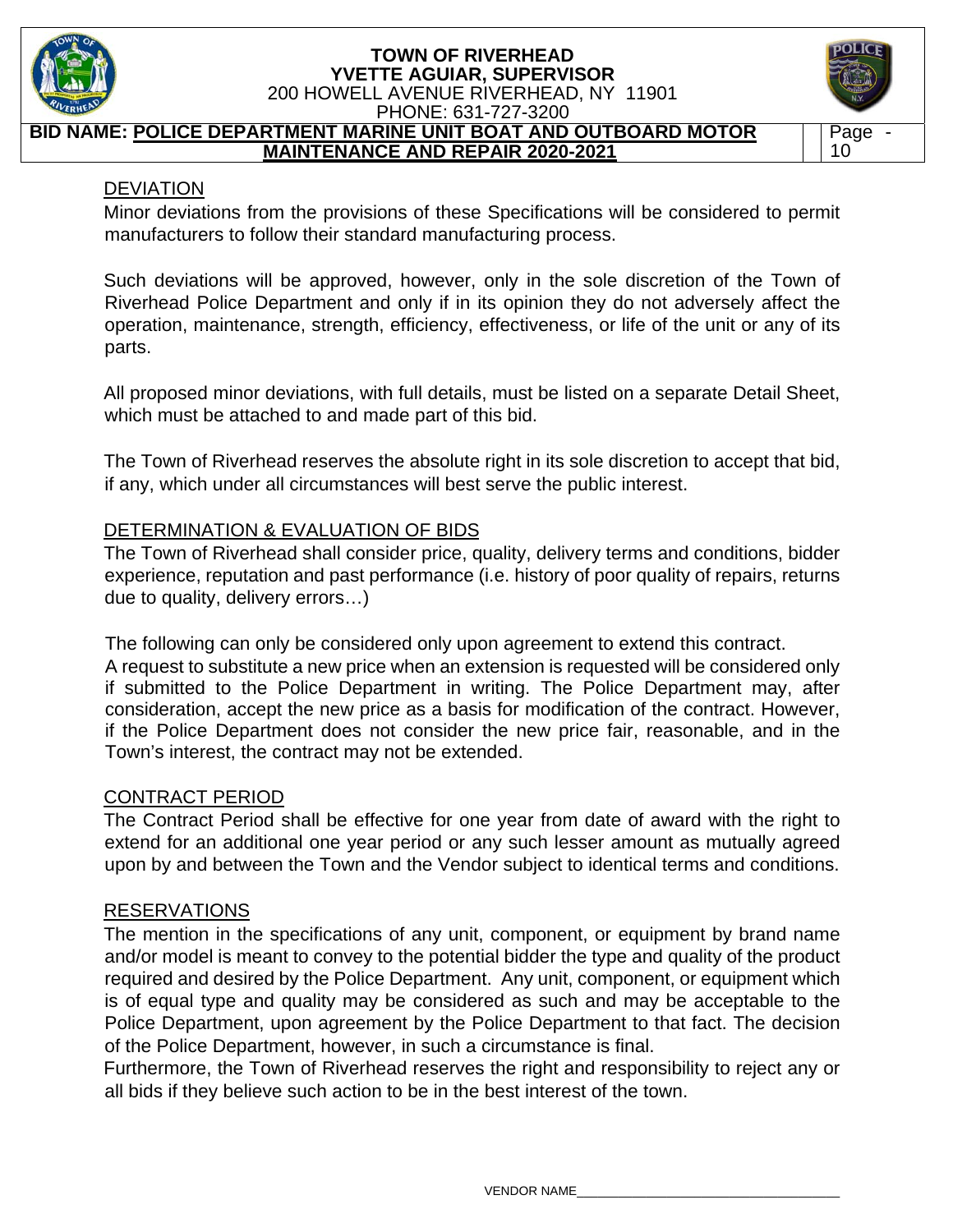

#### **BID NAME: POLICE DEPARTMENT MARINE UNIT BOAT AND OUTBOARD MOTOR MAINTENANCE AND REPAIR 2020-2021**

## FUEL SURCHARGES:

The Town of Riverhead Police Department will not pay any type of fuel surcharge on any item or contract unless specifically indicated as such by the Police Department in the solicitation or contract. Any fuel charges added and not authorized by the Police Department will be deleted from any payments made to the vendor.

## METHOD OF AWARD:

The contract, if awarded, will be to the lowest responsive/responsible bidder(s) in part or in whole who meet(s) all the terms of the specifications. The Town of Riverhead Police Department guarantees no minimum or maximum purchases or contracts as a result of award of this bid.

#### PIGGYBACKING CLAUSE:

The Town of Riverhead reserves the right to allow all municipal and not for profit organizations authorized under the General Municipal Laws of the State of New York, to purchase any goods and/or services awarded as a result of this bid in accordance with the latest amendments to NYS GML 100 through 104. However, it is understood that the extension of such contracts are at the discretion of the vendor and the vendor is only bound to any contract between the Police Department of Riverhead and the vendor. Additionally, the Town of Riverhead Police Department reserves the right to purchase any goods or services included as a part of this bid from any means legally available to it.

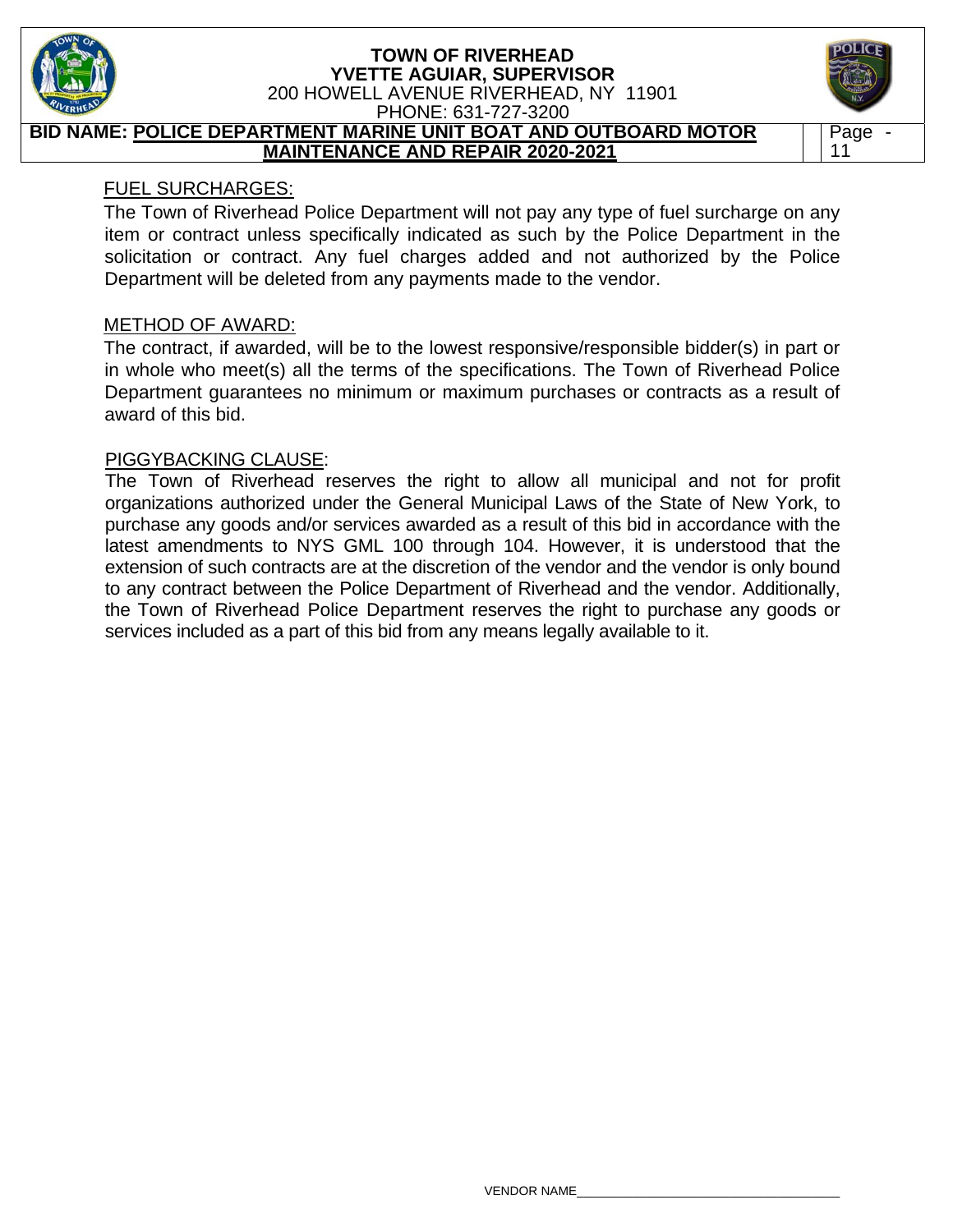

**BID NAME: POLICE DEPARTMENT MARINE UNIT BOAT AND OUTBOARD MOTOR MAINTENANCE AND REPAIR 2020-2021** 



**Do not leave any lines blank, if no bid, please indicate that on the applicable line.** 

| <b>BID</b><br><b>ITEM#</b> | <b>DESCRIPTION</b>                                                      | <b>LABOR</b><br><b>RATE</b> |
|----------------------------|-------------------------------------------------------------------------|-----------------------------|
| 1                          | <b>ENGINE AND DRIVE WORK</b>                                            | \$<br>per hour              |
| 2                          | <b>FIBERGLASS REPAIRS</b>                                               | \$<br>per hour              |
| 3                          | 20-40 HOUR INITIAL BREAK-IN MANUFACTURERS<br><b>RECOMMENDED SERVICE</b> | \$<br>flat rate             |
| 4                          | <b>100 HOUR INTERVAL MANUFACTURERS</b><br><b>RECOMMENDED SERVICE</b>    | $\mathfrak{L}$<br>flat rate |
| 5                          | 300 HOUR INTERVAL MANUFACTURERS<br><b>RECOMMENDED SERVICE</b>           | flat rate                   |

All parts and materials to be billed as additional, according to the terms of the bid specifications.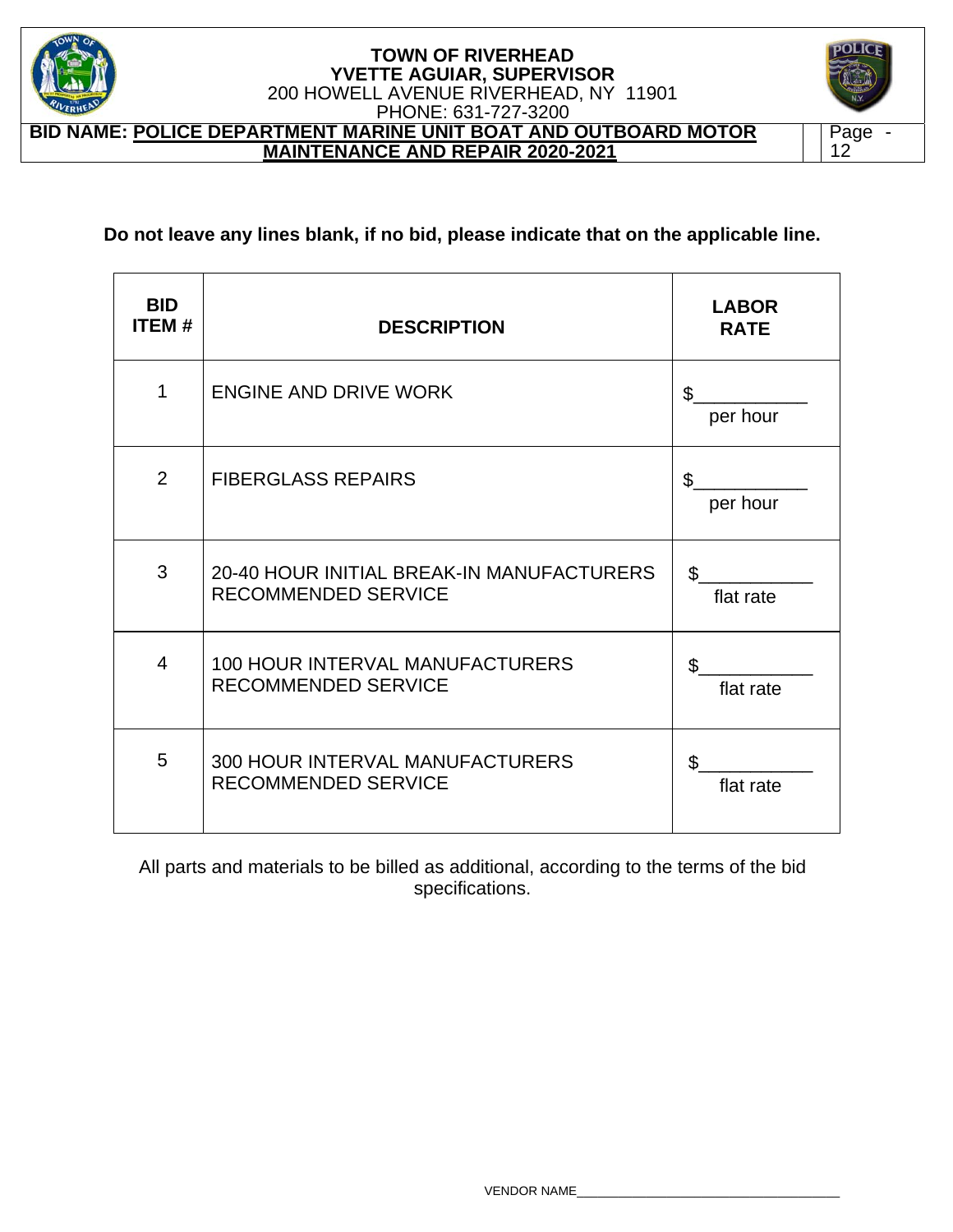

PHONE: 631-727-3200

**BID NAME: POLICE DEPARTMENT MARINE UNIT BOAT AND OUTBOARD MOTOR MAINTENANCE AND REPAIR 2020-2021** 



#### **NON-COLLUSIVE CERTIFICATE**

MUST BE COMPLETED, SIGNED, NOTARIZED AND RETURNED WITH BID

UNDER PENALTIES OF PERJURY:

DEPOSES AND SAYS:

\_\_\_\_\_\_\_\_\_\_\_\_\_\_\_\_\_\_\_\_\_\_\_\_\_\_\_\_\_\_\_\_\_\_\_\_\_\_ (BIDDER), BEING DULY SWORN,

- A) This bid or proposal has been independently arrived at without collusion with any other bidder or with any competitor or potential competitor;
- B) This bid or proposal has not knowingly been disclosed, prior to the opening of bids or proposals for this project, to any other bidder, competitor, or potential competitor;
- C) No attempt has been made or will be made to induce any other person, partnership, or corporation to submit or not to submit a bid or proposal;
- D) The person signing this bid or proposal certifies that he has been fully informed regarding the accuracy of the statements contained in this certification, and under penalties of perjury, affirms the truth thereof, such penalties being applicable to the bidder as the person signing on its behalf; and
- E) That the attached hereto (if a corporate bidder) is a certified copy of a resolution authorizing the execution of this certificate by the signatory of this bid or proposal on behalf of the corporate bidder.

Corporation: \_\_\_\_\_\_\_\_\_\_\_\_\_\_\_\_\_\_\_\_\_\_\_\_\_\_\_\_\_\_\_\_\_\_\_\_\_\_\_\_\_\_\_\_\_\_\_\_\_

|                                                                                   | (PRINT CORPORATION NAME) |
|-----------------------------------------------------------------------------------|--------------------------|
| (SIGNATURE)                                                                       |                          |
| (TITLE)                                                                           |                          |
|                                                                                   |                          |
|                                                                                   |                          |
| Sworn to before me this<br>____________day of_________________________, 20_______ |                          |
| <b>NOTARY PUBLIC</b>                                                              |                          |

VENDOR NAME\_\_\_\_\_\_\_\_\_\_\_\_\_\_\_\_\_\_\_\_\_\_\_\_\_\_\_\_\_\_\_\_\_\_\_\_\_\_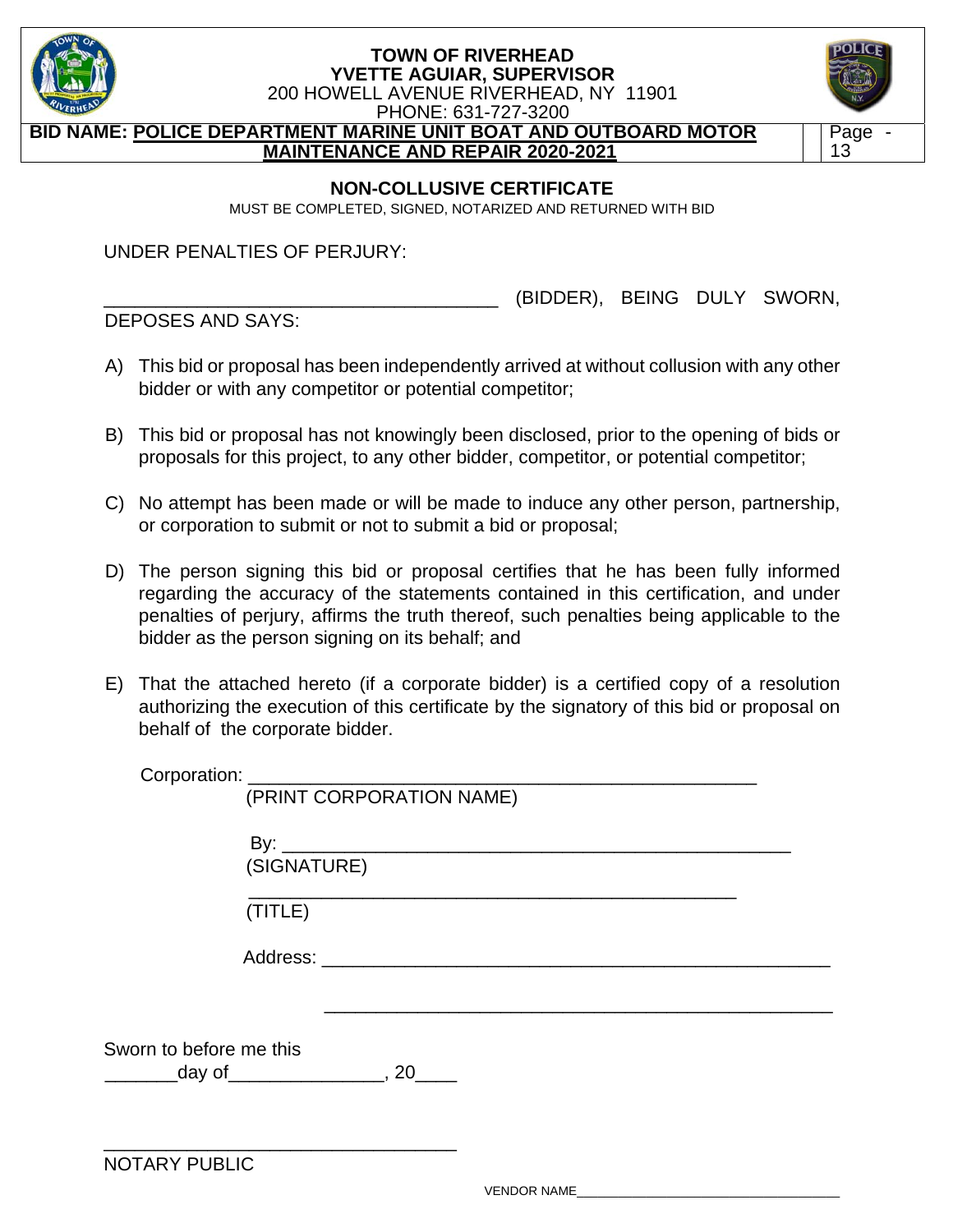

**BID NAME: POLICE DEPARTMENT MARINE UNIT BOAT AND OUTBOARD MOTOR MAINTENANCE AND REPAIR 2020-2021** 



**ACCEPTANCE SHEET**  MUST BE COMPLETED, SIGNED, NOTARIZED AND RETURNED WITH BID

THIS BID AWARD SHALL STAY IN EFFECT UNTIL ONE YEAR FROM DATE OF AWARD.

I/WE FULLY UNDERSTAND THAT THE ACCEPTANCE OF THIS BID IS SUBJECT TO

THE PROVISIONS OF SECTION 103A AND 103B OF THE GENERAL MUNICIPAL LAW.

 $\frac{1}{\sqrt{2\pi}}$  ,  $\frac{1}{\sqrt{2\pi}}$  ,  $\frac{1}{\sqrt{2\pi}}$  ,  $\frac{1}{\sqrt{2\pi}}$  ,  $\frac{1}{\sqrt{2\pi}}$  ,  $\frac{1}{\sqrt{2\pi}}$  ,  $\frac{1}{\sqrt{2\pi}}$  ,  $\frac{1}{\sqrt{2\pi}}$  ,  $\frac{1}{\sqrt{2\pi}}$  ,  $\frac{1}{\sqrt{2\pi}}$  ,  $\frac{1}{\sqrt{2\pi}}$  ,  $\frac{1}{\sqrt{2\pi}}$  ,  $\frac{1}{\sqrt{2\pi}}$  ,

 $\frac{1}{\sqrt{2\pi}}$  ,  $\frac{1}{\sqrt{2\pi}}$  ,  $\frac{1}{\sqrt{2\pi}}$  ,  $\frac{1}{\sqrt{2\pi}}$  ,  $\frac{1}{\sqrt{2\pi}}$  ,  $\frac{1}{\sqrt{2\pi}}$  ,  $\frac{1}{\sqrt{2\pi}}$  ,  $\frac{1}{\sqrt{2\pi}}$  ,  $\frac{1}{\sqrt{2\pi}}$  ,  $\frac{1}{\sqrt{2\pi}}$  ,  $\frac{1}{\sqrt{2\pi}}$  ,  $\frac{1}{\sqrt{2\pi}}$  ,  $\frac{1}{\sqrt{2\pi}}$  , NAME OF AGENT/DEALER

 $\frac{1}{\sqrt{2\pi}}$  ,  $\frac{1}{\sqrt{2\pi}}$  ,  $\frac{1}{\sqrt{2\pi}}$  ,  $\frac{1}{\sqrt{2\pi}}$  ,  $\frac{1}{\sqrt{2\pi}}$  ,  $\frac{1}{\sqrt{2\pi}}$  ,  $\frac{1}{\sqrt{2\pi}}$  ,  $\frac{1}{\sqrt{2\pi}}$  ,  $\frac{1}{\sqrt{2\pi}}$  ,  $\frac{1}{\sqrt{2\pi}}$  ,  $\frac{1}{\sqrt{2\pi}}$  ,  $\frac{1}{\sqrt{2\pi}}$  ,  $\frac{1}{\sqrt{2\pi}}$  , ADDRESS

 $\overline{\phantom{a}}$  , and the contract of the contract of the contract of the contract of the contract of the contract of the contract of the contract of the contract of the contract of the contract of the contract of the contrac CITY, STATE, ZIP CODE

CONTACT PERSON

\_\_\_\_\_\_\_\_\_\_\_\_\_\_\_\_ \_\_\_\_\_\_\_\_\_\_\_\_\_\_\_\_\_\_\_\_\_\_\_\_\_\_\_\_\_

DATE SIGNATURE OF DEALER/AGENT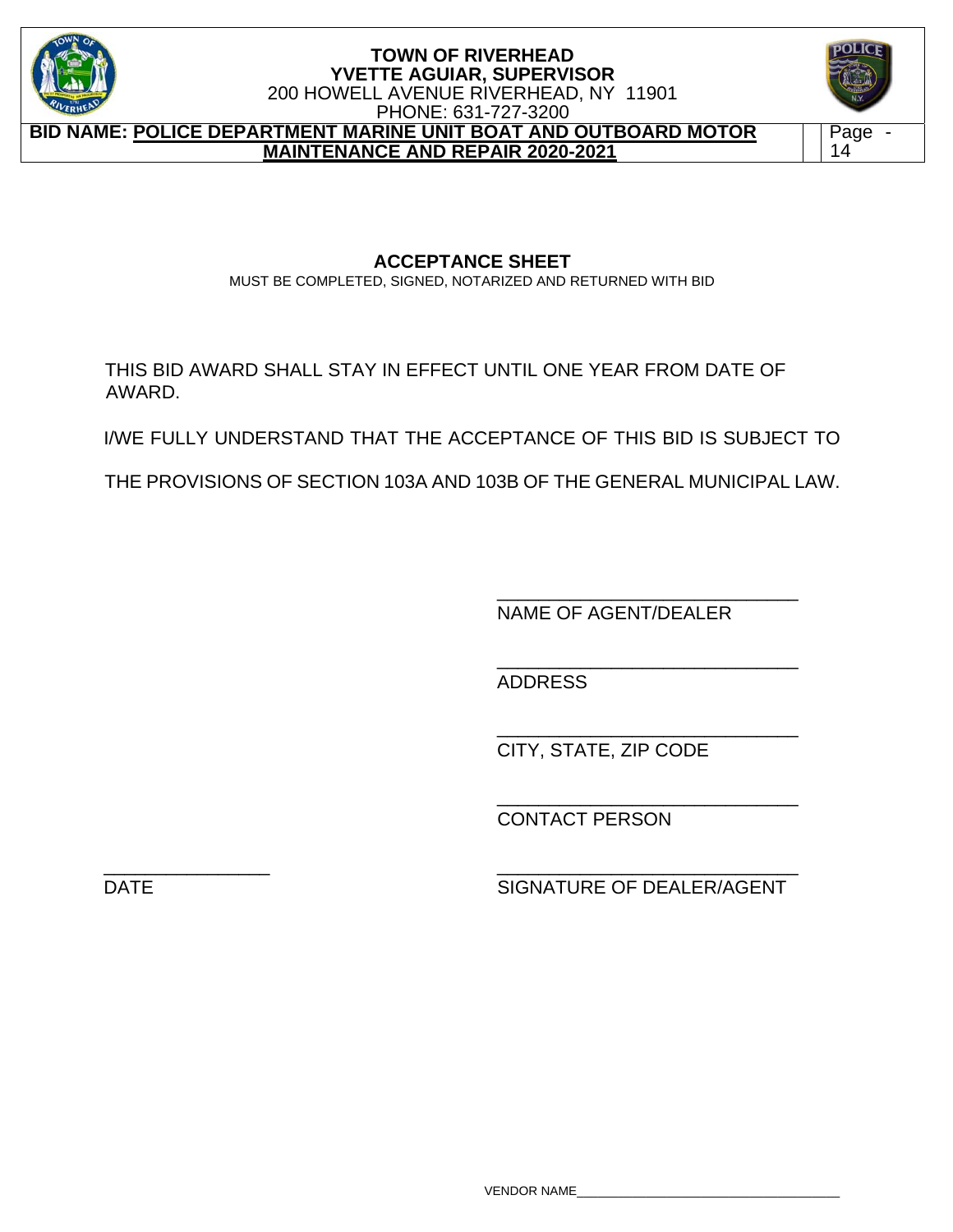

**BID NAME: POLICE DEPARTMENT MARINE UNIT BOAT AND OUTBOARD MOTOR MAINTENANCE AND REPAIR 2020-2021** 

## IRAN DIVESTMENT ACT CERTIFICATION

Page - 15

As a result of the Iran Divestment Act of 2012 (Act), Chapter 1 of the 2012 Laws of New York, a new provision has been added to the State Finance Law (SFL), § 165-a, effective April 12, 2012. Under the Act, the Commissioner of the Office of General Services (OGS) will be developing a list (prohibited entities list) of "persons" who are engaged in "investment activities in Iran" (both are defined terms in the law). Pursuant to SFL § 165 a(3)(b), the initial list is expected to be issued no later than 120 days after the Act's effective date, at which time it will be posted on the OGS website.

By submitting a bid in response to this solicitation or by assuming the responsibility of a Contract awarded hereunder, Bidder/Contractor (or any assignee) certifies that once the prohibited entities list is posted on the OGS website, it will not utilize on such Contract any subcontractor that is identified on the prohibited entities list.

Additionally, Bidder/Contractor is advised that once the list is posted on the OGS website, any Contractor seeking to renew or extend a Contract or assume the responsibility of a Contract awarded in response to the solicitation, must certify at the time the Contract is renewed, extended or assigned that it is not included on the prohibited entities list.

During the term of the Contract, should the TOWN OF RIVERHEAD receive information that a person is in violation of the above-referenced certification, the TOWN OF RIVERHEAD will offer the person an opportunity to respond. If the person fails to demonstrate that it has ceased its engagement in the investment which is in violation of the Act within 90 days after the determination of such violation, then the TOWN OF RIVERHEAD shall take such action as may be appropriate including, but not limited to, imposing sanctions, seeking compliance, recovering damages, or declaring the Contractor in default.

The TOWN OF RIVERHEAD reserves the right to reject any bid or request for assignment for an entity that appears on the prohibited entities list prior to the award of a contract, and to pursue a responsibility review with respect to any entity that is awarded a contract and appears on the prohibited entities list after contract award.

| Signature:         |  |
|--------------------|--|
| <b>Print Name:</b> |  |
| Title:             |  |
| Company Name:      |  |
| Date:              |  |